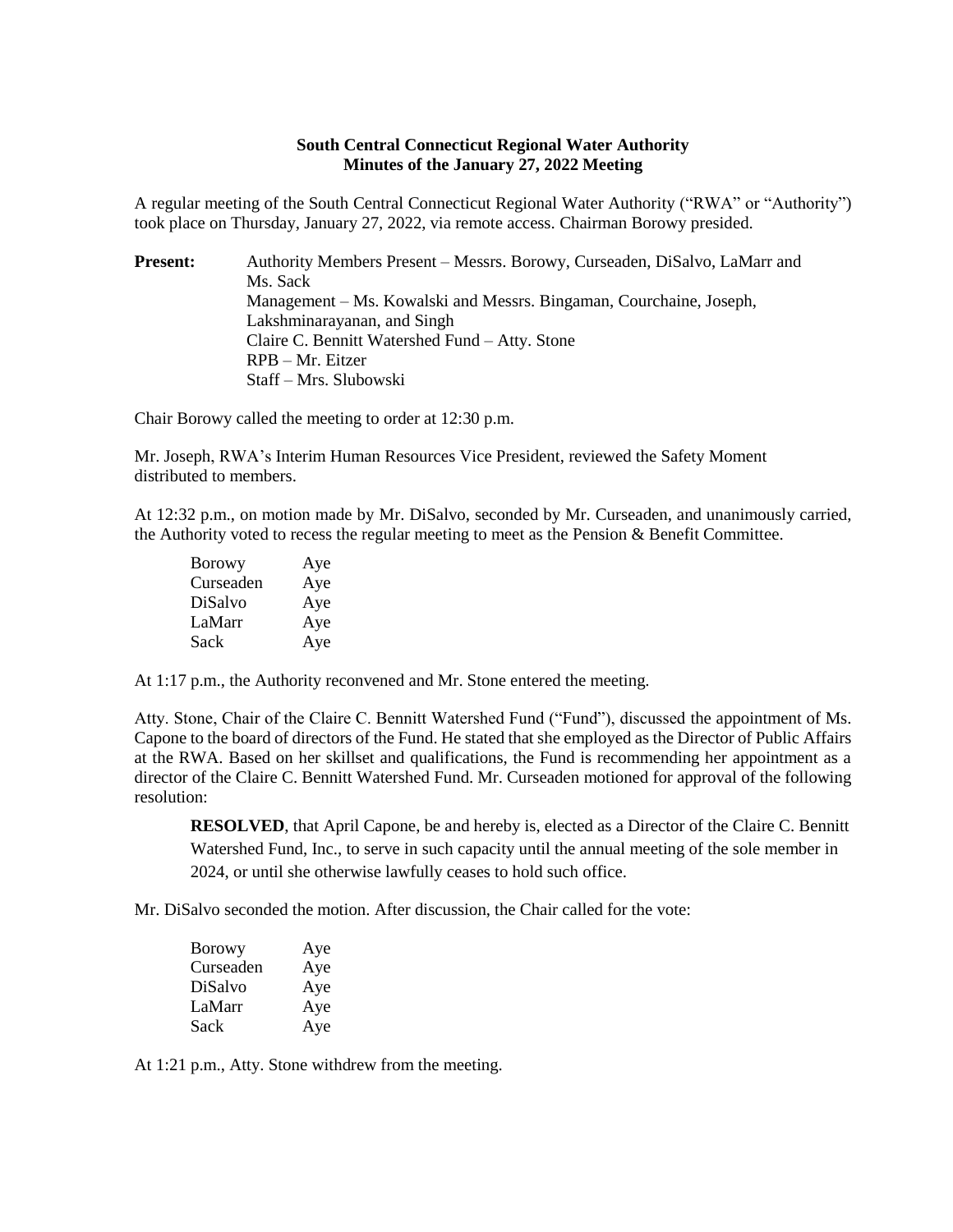On motion made by Ms. Sack, seconded by Mr. DiSalvo, and unanimously carried, the Authority voted to approve, adopt, or receive, as appropriate the following items in the revised Consent Agenda, as amended:

- 1. Minutes of the December 16, 2021 meeting.
- 2. Capital Budget Authorization for February 2022.

**RESOLVED**, the Vice-President of Financial Reporting & Analysis is authorized to submit to the Trustee one or more requisitions in an aggregate amount not to exceed \$3,000,000 for the month of February 2022 for transfer from the Construction Fund for capital expenditures. Each such requisition shall contain or be accompanied by a certificate identifying such requisition and stating that the amount to be withdrawn pursuant to such requisition is a proper charge to the Construction Fund. Such requisitions are approved notwithstanding the fact that amounts to be withdrawn for a particular project may exceed the amount indicated for such month and year in the current Capital Improvement Budget but will not cause the aggregate amount budgeted for fiscal year 2022 for all Capital Improvement Projects to be exceeded.

- 3. Capital Budget Transfer Notifications February 2022
- 4. Monthly Financial Report December 2021
- 5. Accounts Receivable December 2021
- 6. Bid Exemption Gate Truck/No Des
- 7. RPB Presentation Solar Savings Program Update

| <b>Borowy</b> | Aye |
|---------------|-----|
| Curseaden     | Aye |
| DiSalvo       | Aye |
| LaMarr        | Aye |
| Sack          | Aye |

Ms. Kowalski reported on a Type B Amendment for the transfer of funds from the West River Water Treatment Plant Improvement account to the Lake Gaillard Water Treatment Plant Finished Water Reservoirs Concrete Improvements project. Ms. LaMarr moved for approval of the following resolution:

**RESOLVED**, that the Authority approves the transfer of \$650,000 from the West River Treatment Plant Improvements capital budget account to the Lake Gaillard Water Treatment Plan Finished Water Reservoirs Concrete Improvements capital budget account.

Ms. Sack seconded the motion. The Chair called for the vote:

| Borowy    | Aye |
|-----------|-----|
| Curseaden | Aye |
| DiSalvo   | Aye |
| LaMarr    | Aye |
| Sack      | Aye |

Mr. Joseph provided an update on the status of COVID at the RWA.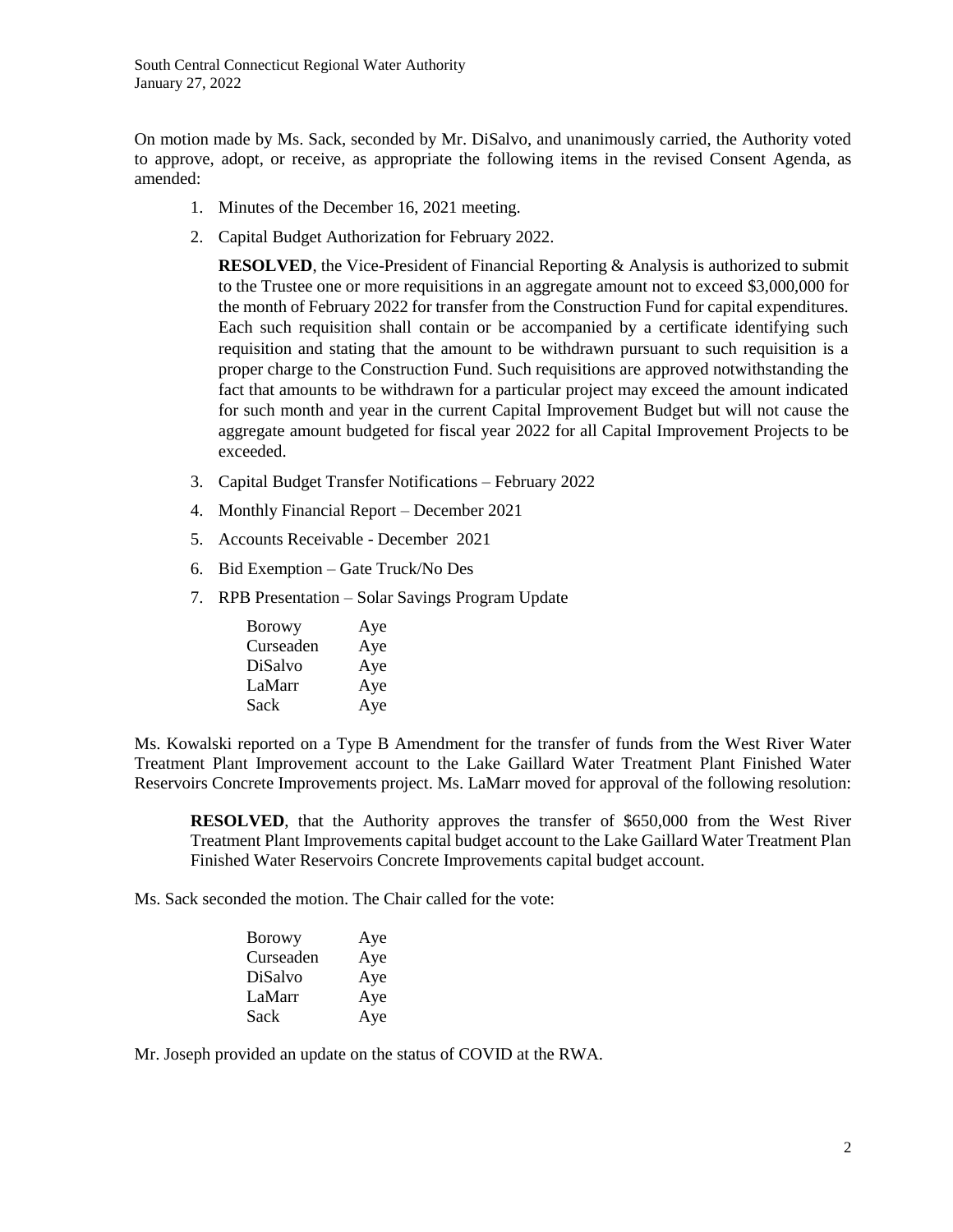Mr. Bingaman:

- Updated the Authority on the RWA's efforts to pursue the acquisition of a regional environmental lab as well as another well services company. In addition, the RWA recently entered into a partnership agreement with the Town of Wolcott Sewer & Water division in an effort to offer PipeSafe to homeowners outside of the RWA service territory.
- Reported on a recent meeting with the President & CEO of Tighe & Bond ("T&B") to discuss the progression of the professional services agreement with the RWA. The strategic partnership is working as designed. As part of the agreement, T&B offers support services to the RWA's Capital Planning & Delivery team at no additional cost.

Authority members reported on recent Representative Policy Board committee meetings.

At 1:41 p.m., on motion made by Mr. DiSalvo, seconded by Ms. LaMarr, and unanimously carried, the Authority voted to recess the meeting to meet as the Compensation Committee.

Borowy Aye Curseaden Aye DiSalvo Aye LaMarr Aye Sack Aye

At  $2:10$  p.m.  $-2:25$  p.m., committee break.

At 3:23 p.m., the Authority reconvened.

Ms. Sack moved for approval of the following resolution, as recommended by the Pension & Benefit Committee:

**WHEREAS,** on July 18, 2013 the Pension Review Committee, consisting of members of senior management with Human Resources and Finance responsibilities, was authorized and empowered to act on routine matters related to the Authority's Salaried Employees' Retirement Plan and Retirement Plan (Union), with instructions to defer final action on non-routine matters until they have consulted with, what is now, the Pension  $\&$  Benefit Committee of the Authority board.

**NOW THEREFORE LET IT BE RESOLVED,** that the Pension Review Committee's responsibilities be officially expanded to include routine matters related to the Authority Voluntary Investment Plan, with amendments and non-routine matters requiring the recommendation of the Pension & Benefit Committee and authorization by the Authority board.

**BE IT FURTHER RESOLVED,** that the Pension & Benefit Committee of the Authority board will receive an annual report of the Authority Voluntary Investment Plan.

Mr. DiSalvo seconded the motion. The Chair called for the vote:

Borowy Aye